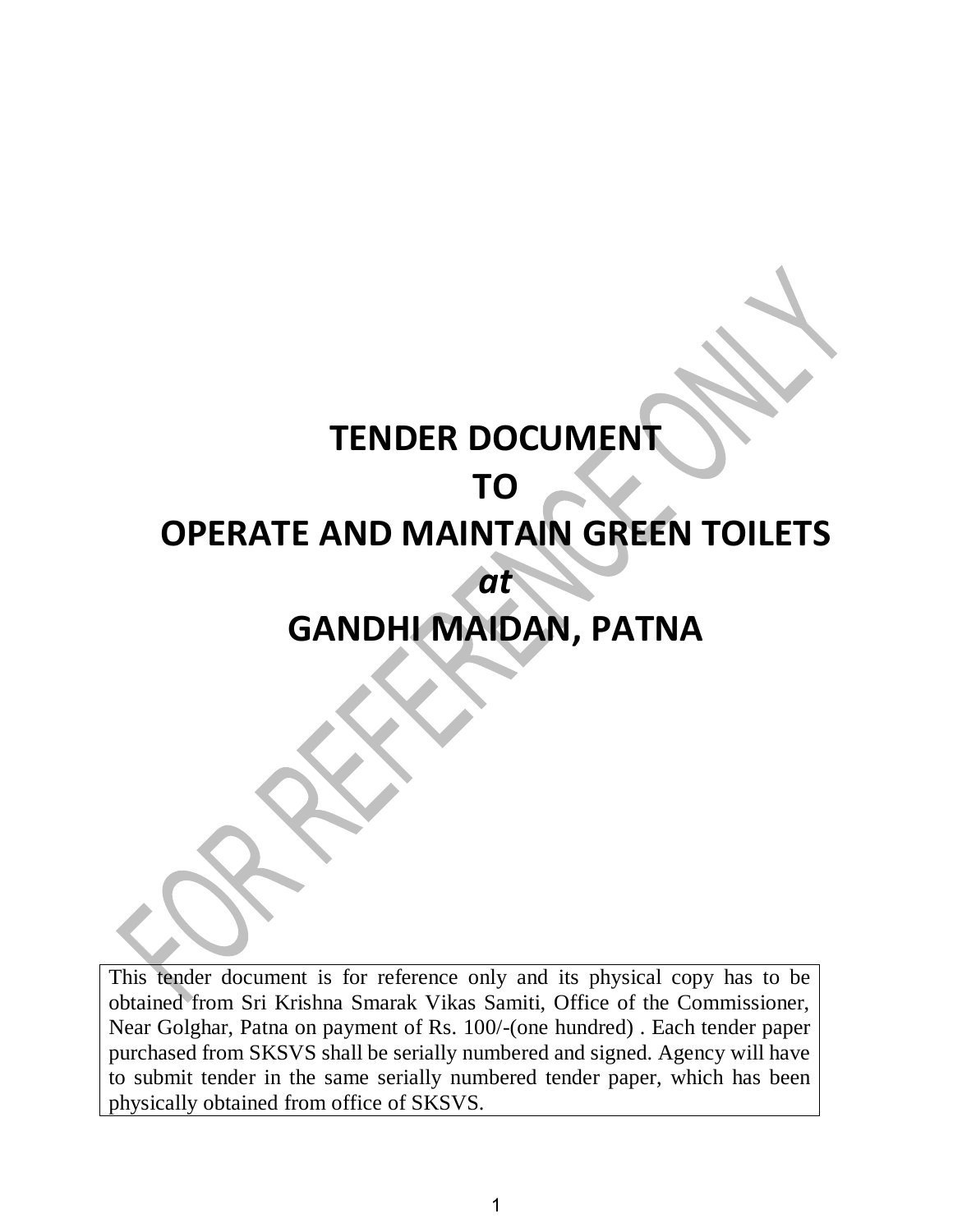### **1. INTRODUCTION**

Sri Krishna Smarak Vikas Samiti (SKSVS) is a non–profit society registered under the Society Registration Act 21, 1860. It is a body bestowed with authority for management of Gandhi Maidan and Sri Krishna Memorial Hall, Patna.

In view of the huge inflow of people in this historic Gandhi Maidan and prospective demands, two units of Green Toilets were constructed to meet the rising demands and for ensuring clean and hygienic environment in the vicinity.

The newly constructed Green Public toilets envisages a modern well equipped facility with Biodigester, etc. All Sanitation works and facilities should be most hygienic in all its respects.

SKSVS is seeking a professional agency to operate and maintain Green Public toilets at Gandhi Maidan, Patna. Hence this Tender is called from the interested and suitable company/ firm/agency.

## **2. DESCRIPTION OF GREEN PUBLIC TOILETS**

The two units of Green Public Toilets, fitted with biodigester facilities and separate Boring have been constructed near Gate No. 7 and 12 of Gandhi Maidan, Patna. The operational timing (maximum 12 hours duration) of Green public toilets shall be fixed by SKSVS which can be changed from time to time as per the emergent situation or necessity.

#### **Description:-**

*Near Gate No. 7-8* 

| S.No. | Particular       | Unit |
|-------|------------------|------|
| 01    | Toilet (Indian)  |      |
| 02    | Toilet (Western) |      |
| 03    | Urinals          |      |
| 04    | Wash Basin       |      |

#### *Near Gate No. 12*

| S.No. | <b>Particular</b> | Unit |
|-------|-------------------|------|
| 01    | Toilet (Indian)   |      |
| 02    | Toilet (Western)  |      |
| 03    | Urinals           |      |
| 04    | Wash Basin        |      |

2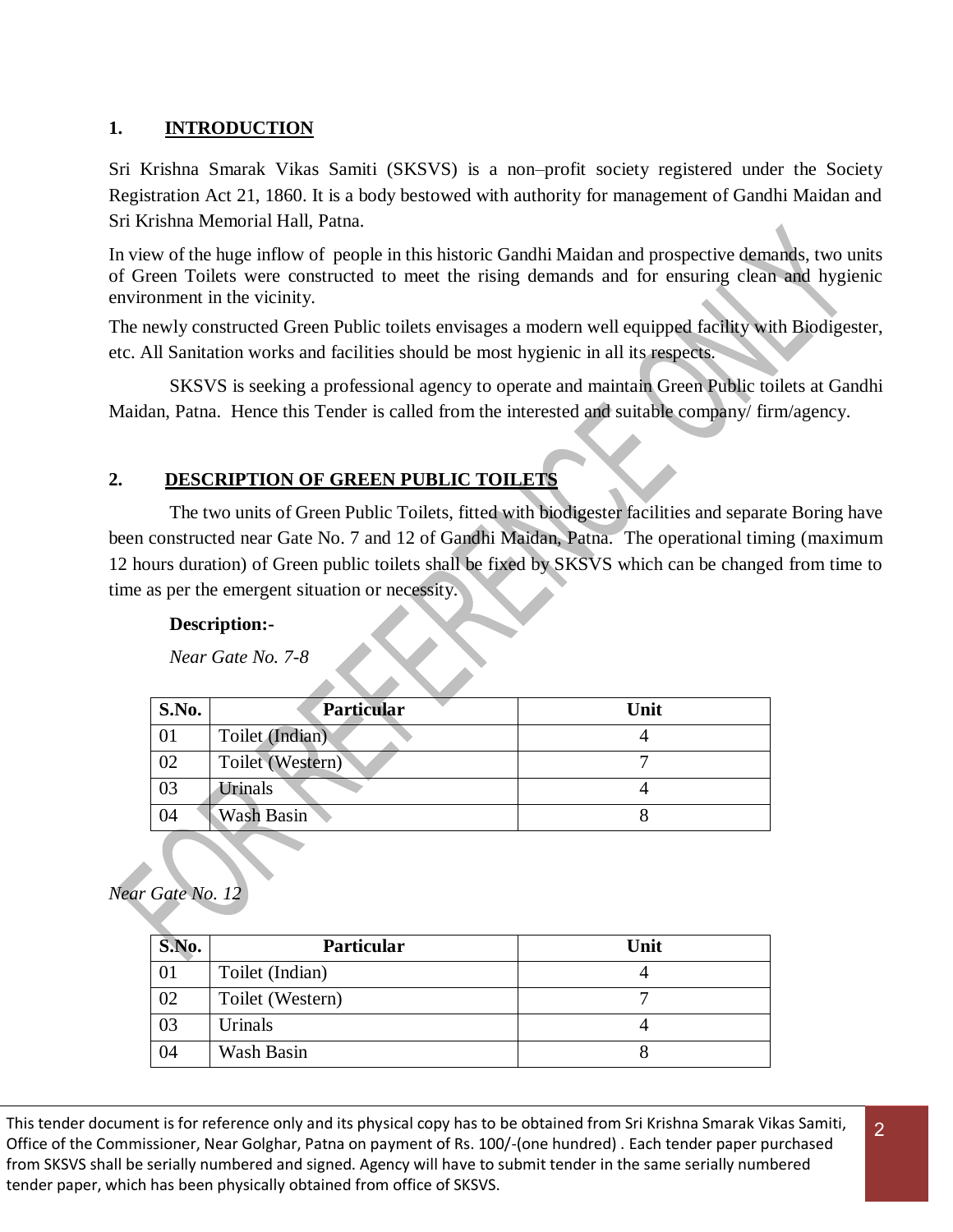## **3. ELIGIBILTY CRITERIA**

Tender shall be evaluated in two stages:-

- *1. Technical evaluation of proposal* 
	- a) Company/ firm should have at least three years experience of operating similar nature of work under the aegis of any Govt./ PSU.
	- b) Company/firm turnover should be minimum Rs. 5,00,000/- (Five lakh) per annum for each year during last three years (2013-14, 2014-15 and 2015-2016).
	- c) Earnest money of Rs.5,000/- is to be paid along with the technical bid through D.D. in favour of 'Sri Krishna Smarak Vikas Samiti' payable at Patna
	- d) Company/ firm must provide photo copy of Pan Card.

The user charge levied by the agency shall not exceed the following:-

- (a) Toilet- Rs. 2/- per person
- (b) Urinal- No user charge shall be levied

Financial proposal would be the net amount payable to SKSVS on a monthly basis.

The bidder fulfilling Technical Stage will be shortlisted for financial evaluation. Claims without documentary evidence will not be considered.

SKSVS reserves the right to verify the claims made by the Bidders and to carry out the capability assessment of the Bidders and the SKSVS decision shall be final in this regard. SKSVS may, in its absolute discretion, waive any of the conditions and/or requirements in the TENDER in respect of any or all of the bidders.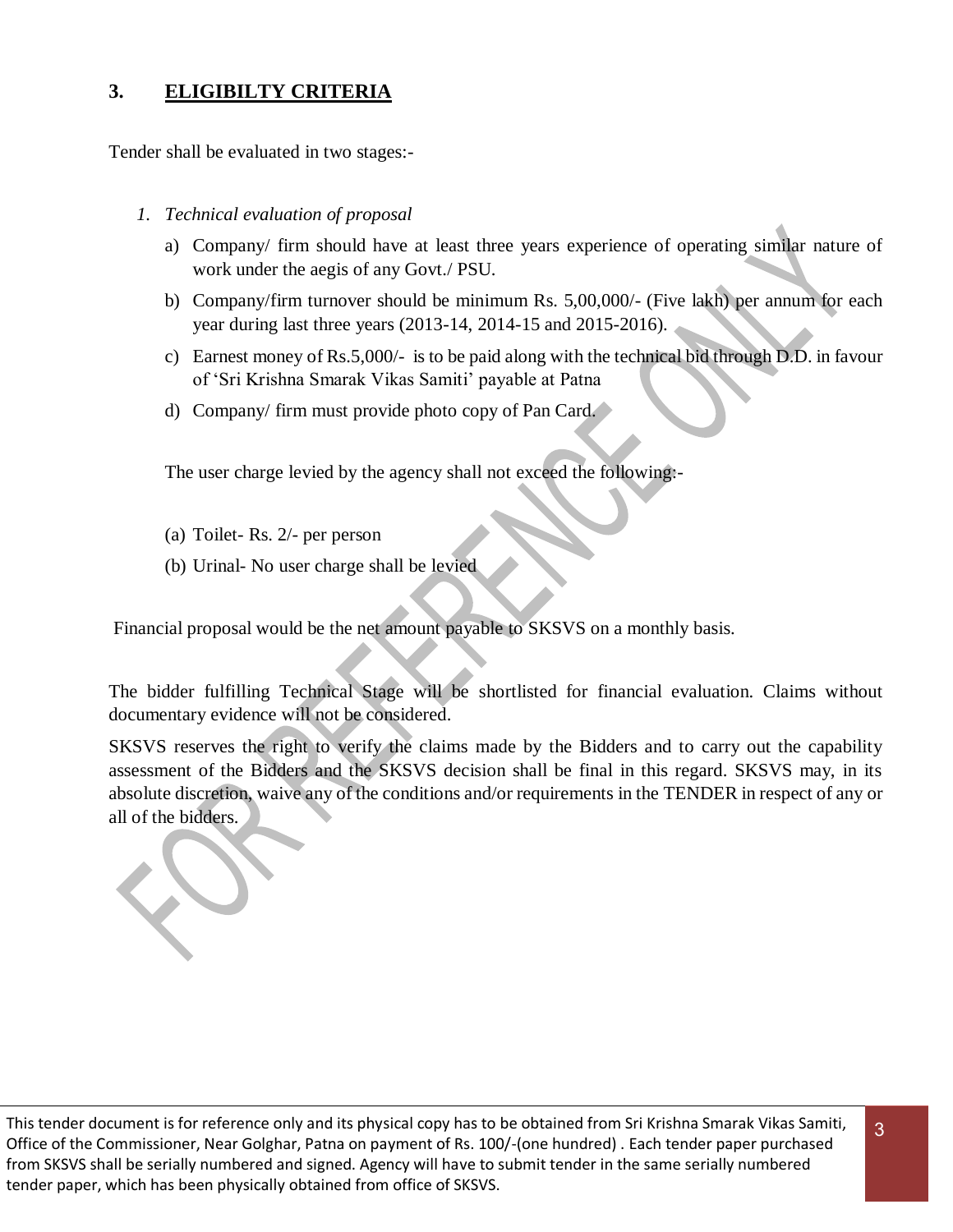## **4. OBLIGATIONS OF THE BIDDING AGENCY**

- 1. The Agency shall use only the space earmarked for the Green Public toilets, and shall not use any other space for any other purpose. The agency shall not use any space for any advertisement etc.
- 2. The Agency shall use disposable and eco- friendly sanitation material/s.
- 3. The agency is responsible for maintaining cleanliness and hygiene at the area at all times.

All structure and materials proposed shall be eco-friendly in nature and appropriate arrangement, garbage disposal under one umbrella and implemented most hygienically and comprising the following services:

All Sanitation and cleaning work will be done on all days of the week.

- I. General Sanitation Cleaning the Pathway along the toilets, Lawn, and Toilets.
- II. Maintenance of Greenery and plants along the Green Toilet/s.

#### III. Guidelines for scope of work:

- a) The Agency is expected to complete cleaning of toilet, drainage along the facility, pathway daily.
- b) No harm to the existing structure, fittings, finishes, fixings should be done due to bad workmanship, inferior quality of cleaning apparatus used, inferior quality of cleaning agent used, wrong Cleaning process, Mishandling etc. Special care required for specialized type of materials and important things, specialized treatment/cleaning process must be adopted.
- c) Green Toilets are to be cleaned thoroughly with disinfectants at least twice a day. During festivals/ Public rallies or when large turnout of people are expected, frequency of cleaning of common areas and toilets shall have to be increased to achieve total sanitation.
- d) For maintenance of sanitation, good quality material like phenyl, Colins, Lizol and other disinfectants etc. and good quality machinery/equipments will have to be used.
- e) Disposal of garbage on a daily basis to a place duly designated for this by SKSVS/ Patna Municipal Corporation.
- f) Cleaning of toilets also covers drainage, sewerage system, rain water pipes, manholes associated with these 2 toilets etc. as required.
- g) All the agency staffs will be well dressed as per the dress code with certified Photo ID card specified by the SKSVS.
- h) Proper registers/records for the jobs carried out on daily, weekly, fortnightly and monthly basis shall be maintained by the Staff of the agency.
- i) Successful bidder shall have to provide a detailed plan of Action of all Staff within two (2) days after the award of work. Failure to do so may lead to rejection of work award.
- j) There will not be extra payment for maintenance/sanitary work for any kind of functions organized in Gandhi Maidan etc.

4

This tender document is for reference only and its physical copy has to be obtained from Sri Krishna Smarak Vikas Samiti, Office of the Commissioner, Near Golghar, Patna on payment of Rs. 100/-(one hundred) . Each tender paper purchased from SKSVS shall be serially numbered and signed. Agency will have to submit tender in the same serially numbered tender paper, which has been physically obtained from office of SKSVS.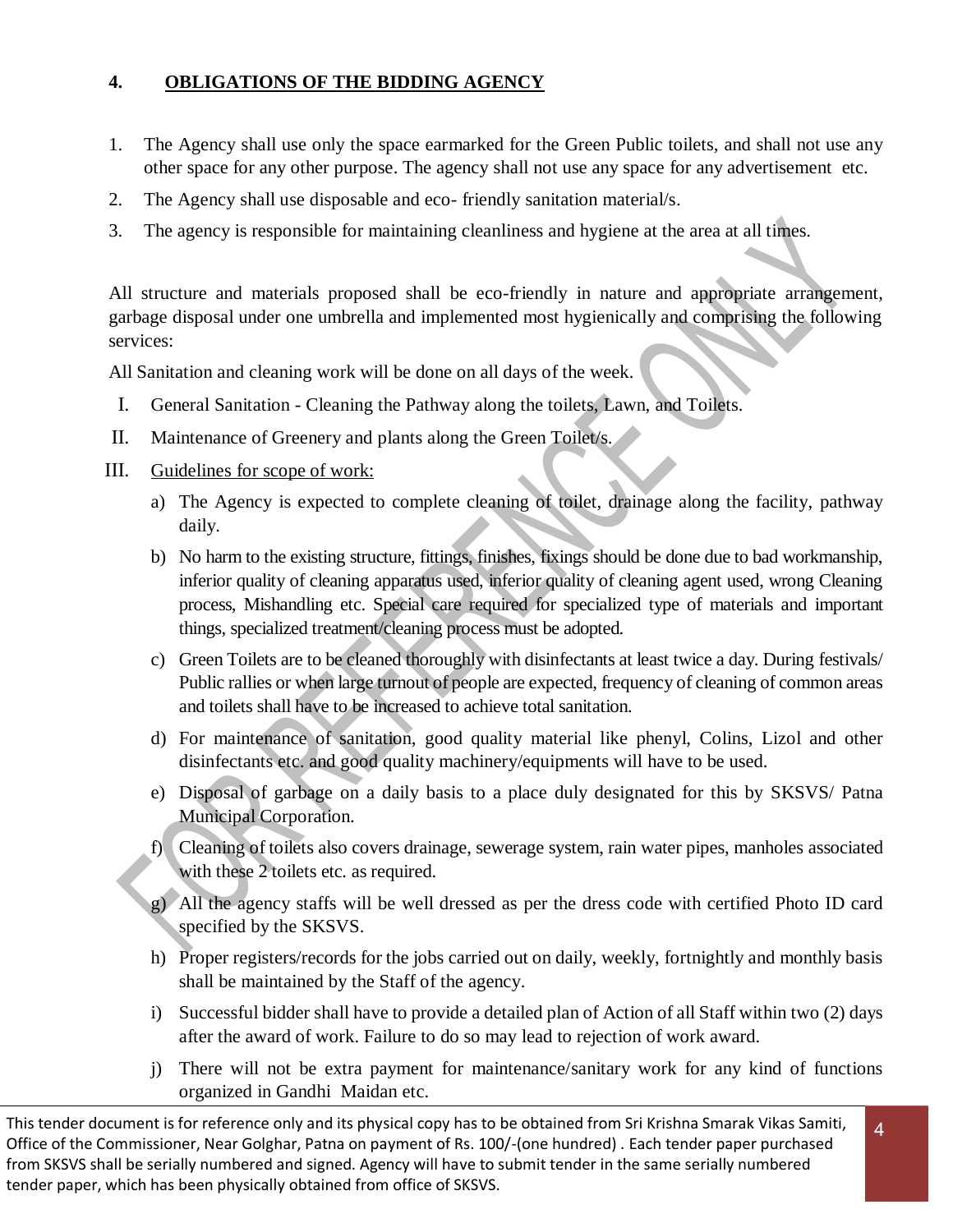## **5. DECLARATION OF SUCCESSFUL BIDDER**

SKSVS may either choose to accept the Proposal of the successful tenderer or invite him for negotiations. Approval of the proposed plan, design and operation of the Green public toilets would require approval from SKSVS before the bidder is declared successful. The Plan, design and operation can be amended or modified by SKSVS.

Upon acceptance of the Proposal of the tenderer financially qualified with or without negotiations, SKSVS shall declare the tenderer as the Successful Bidder.

## **6. NOTIFICATION**

SKSVS will notify the Successful Bidder by a Letter of Award (LOA) that its Proposal has been accepted.

## **7. RIGHT TO ACCEPT OR REJECT PROPOSAL**

SKSVS reserves the right to accept or reject any or all of the Proposals without assigning any reason.

SKSVS reserves the right to invite revised Proposals from Bidders with or without amendment of the Tender Document at any stage, without liability or any obligation for such invitation and without assigning any reason.

## **8. OVERALL MANAGEMENT**

The Agency has to perform specified work out and it may increase/decrease the staff and must able to manage/arrange for adequate supervision to get best results. Bidders must visit the site/campus and must understand the nature and scope of work to be performed.

The Agency must employ adult and efficient labour/ Staff only. Employment of child labour will lead to the termination of the contract. The successful bidder shall engage only such workers, whose antecedents have been thoroughly verified including character and other formalities.

The bidder shall ensure that all the workforce deployed wear uniform while on duty as specified by SKSVS.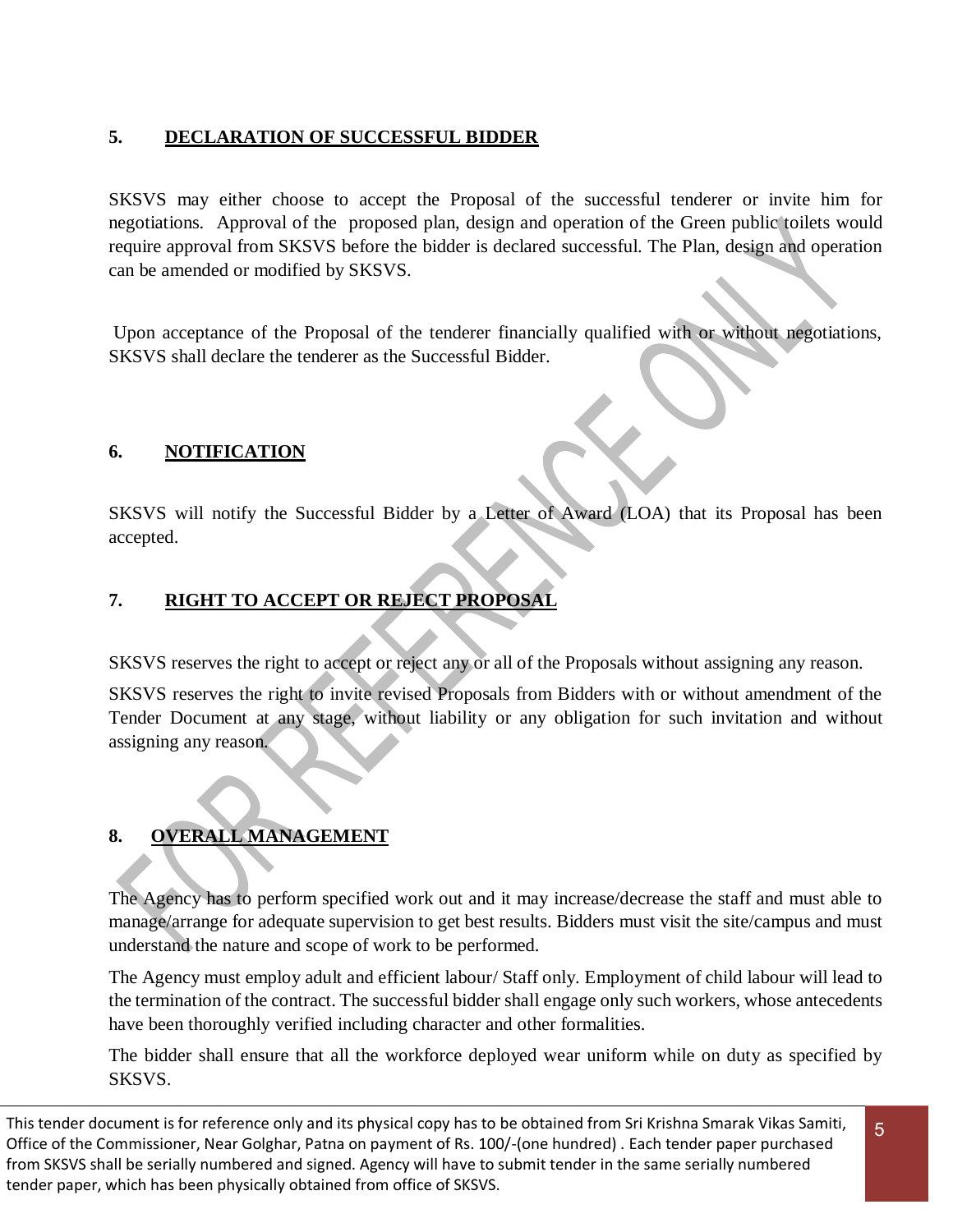## **9. TERMS AND CONDITIONS**

- 1) The SKSVS shall award work to the Agency for 11 months. The agreement will be made and executed for 11 months only commencing from the date of agreement.
- 2) If there is any damage to any public property/ facility at Gandhi Maidan or any payments due to SKSVS or any demand from any authority to SKSVS regarding dues payable by the Agency, the Bidder shall be liable to pay the same, failing which SKSVS will take action against the Agency.
- 3) The Agency shall obtain prior permission of SKSVS before carrying out any modifications in the work schedule or before putting any furniture and fixtures in the Green toilets area/ structure.
- 4) Inspection of the Green toilets area/ space may be conducted by any officer/ employee of SKSVS at any time and day. All damages/breakages etc. noticed by this team will be set right by Agency within a fortnight, failing which SKSVS will carry out repairs/ renovation works and debit the cost to Agency.
- 5) The Agency shall pay Electricity charges and all other dues related to public toilets.
- 6) The operation of the Green Public toilets timings shall be as per directions of SKSVS.
- 7) The Agency shall hand back the public toilets space along with its adjoining infrastructure in original condition to the SKSVS after the expiry of 11 months.
- 8) The Agency shall carry out only the specified approved activities in and around the public toilets and shall not carry out any unspecified activities in contravention with the agreement. If the Agency indulges in carrying out any unapproved activities, the SKSVS shall be at liberty to cancel the agreement after giving fifteen (15) days written notice to the Agency.
- 9) The Agency shall maintain the Green public toilets without causing any damages to the park, its surroundings and the environment during the period of agreement.
- 10) The SKSVS reserves the right to cancel allotment at any point of time after giving fifteen (15) days written notice to the Agency and also the right to inspect and control the maintenance and operational work undertaken by the Agency at all times and the Agency shall obey the orders and directions issued by the SKSVS in this regard.
- 11) Complete hygiene and Cleanliness has to be maintained in the allotted area. Any litter thrown anywhere in the toilet area due to the activities of the Person/Firm/Agency has to be cleared/collected by the Agency only.
- 12) Any other condition found necessary by management shall be included after discussion in the agreement.
- 13) The above Terms and Conditions are included in the agreement.

This tender document is for reference only and its physical copy has to be obtained from Sri Krishna Smarak Vikas Samiti, Office of the Commissioner, Near Golghar, Patna on payment of Rs. 100/-(one hundred) . Each tender paper purchased from SKSVS shall be serially numbered and signed. Agency will have to submit tender in the same serially numbered tender paper, which has been physically obtained from office of SKSVS.